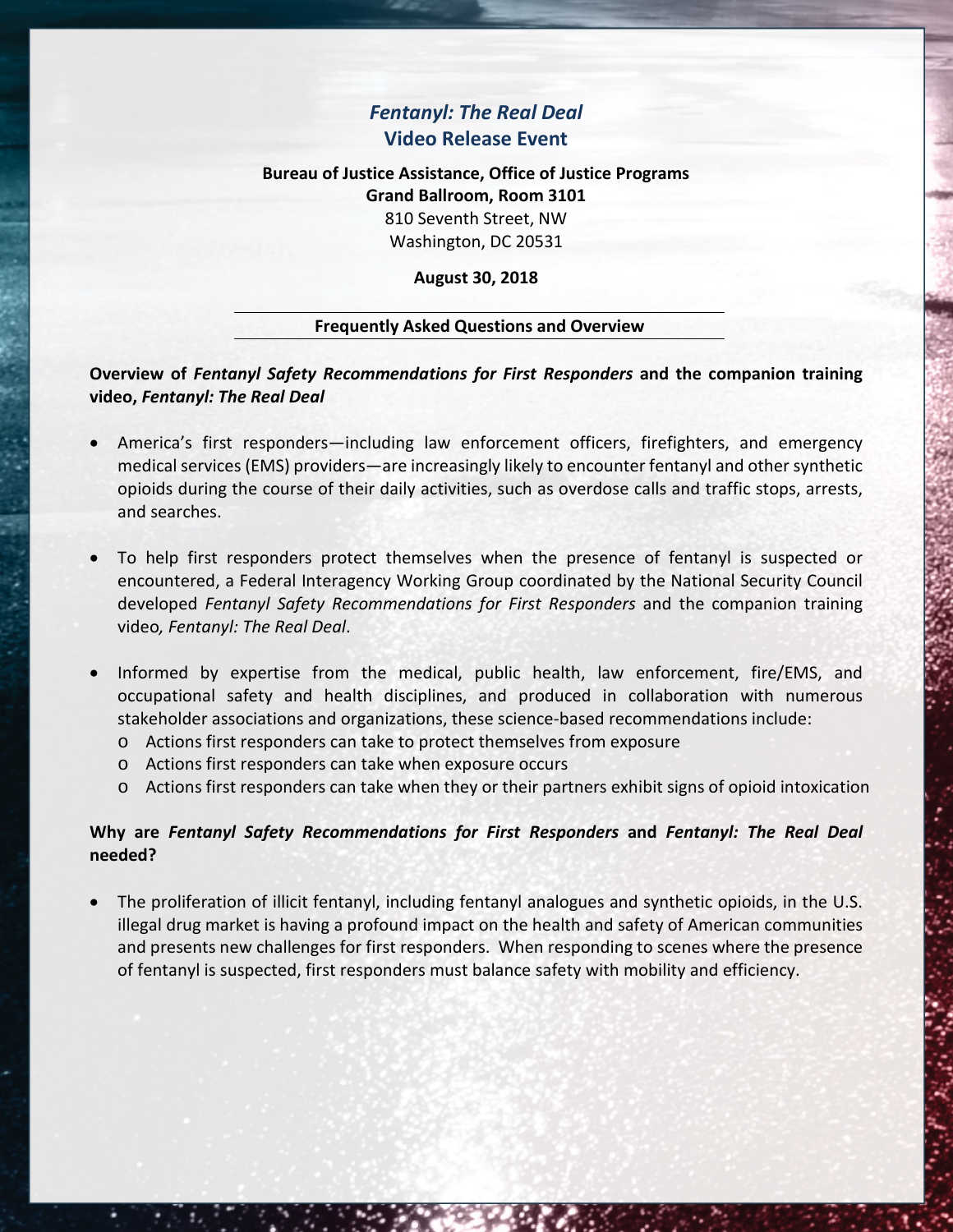- Medical experts agree that most daily encounters involving fentanyl do not present significant health concerns to first responders when they take appropriate protective actions. Nevertheless, there is fear and misinformation regarding such concerns. This is in part driven by the increase in overdose deaths resulting from fentanyl abuse and reports of first responders describing symptoms after suspected exposure to fentanyl. However, these reported symptoms are sometimes inconsistent with opioid intoxication.
- There have also been inconsistent recommendations, including overly-cautious guidance regarding the level of personal protective equipment necessary for most daily first responder activities when the presence of fentanyl is suspected.

## **Who developed** *Fentanyl Safety Recommendations for First Responders* **and** *Fentanyl: The Real Deal***?**

*Fentanyl Safety Recommendations for First Responders* was developed by a Federal Interagency Working group coordinated by the National Security Council. Member departments and agencies included:

- o U.S. Department of Justice
- o U.S. Department of Health and Human Services
- o U.S. Department of Transportation
- o U.S. Department of Homeland Security
- o Office of the Director of National Intelligence
- o Office of National Drug Control Policy
- o Federal Bureau of Investigation
- o U.S. Drug Enforcement Administration
- o National Institute for Occupational Safety and Health
- o U.S. Postal Inspection Service

U.S. Customs and Border Protection, in partnership with the Federal Interagency Working Group coordinated by the National Security Council, produced the *Fentanyl: The Real Deal* video.

# **How were** *Fentanyl Safety Recommendations for First Responders,* **which the training video is based upon, developed?**

The Interagency Working Group met from August to October 2017 to develop the *Fentanyl Safety Recommendations for First Responders*. The Interagency Working Group leveraged several sciencebased resources, including:

- o [American College of Medical Toxicology and the American Academy of Clinical Toxicology](https://www.acmt.net/cgi/page.cgi/_zine.html/The_ACMT_Connection/ACMT_Statement_on_Fentanyl_Exposure) (published July 2017)
- o [The Interagency Board](https://www.interagencyboard.org/sites/default/files/publications/IAB%20First%20Responder%20PPE%20and%20Decontamination%20Recommendations%20for%20Fentanyl.pdf) (published August 2017)
- o [National Institute for Occupational Safety and Health](https://www.cdc.gov/niosh/topics/fentanyl/risk.html) (updated August 2017)

### **Why was an Interagency Working Group needed?**

Inconsistent recommendations had generated confusion in the first responder community. There was a compelling need to bring together various federal departments and agencies, as well as independent